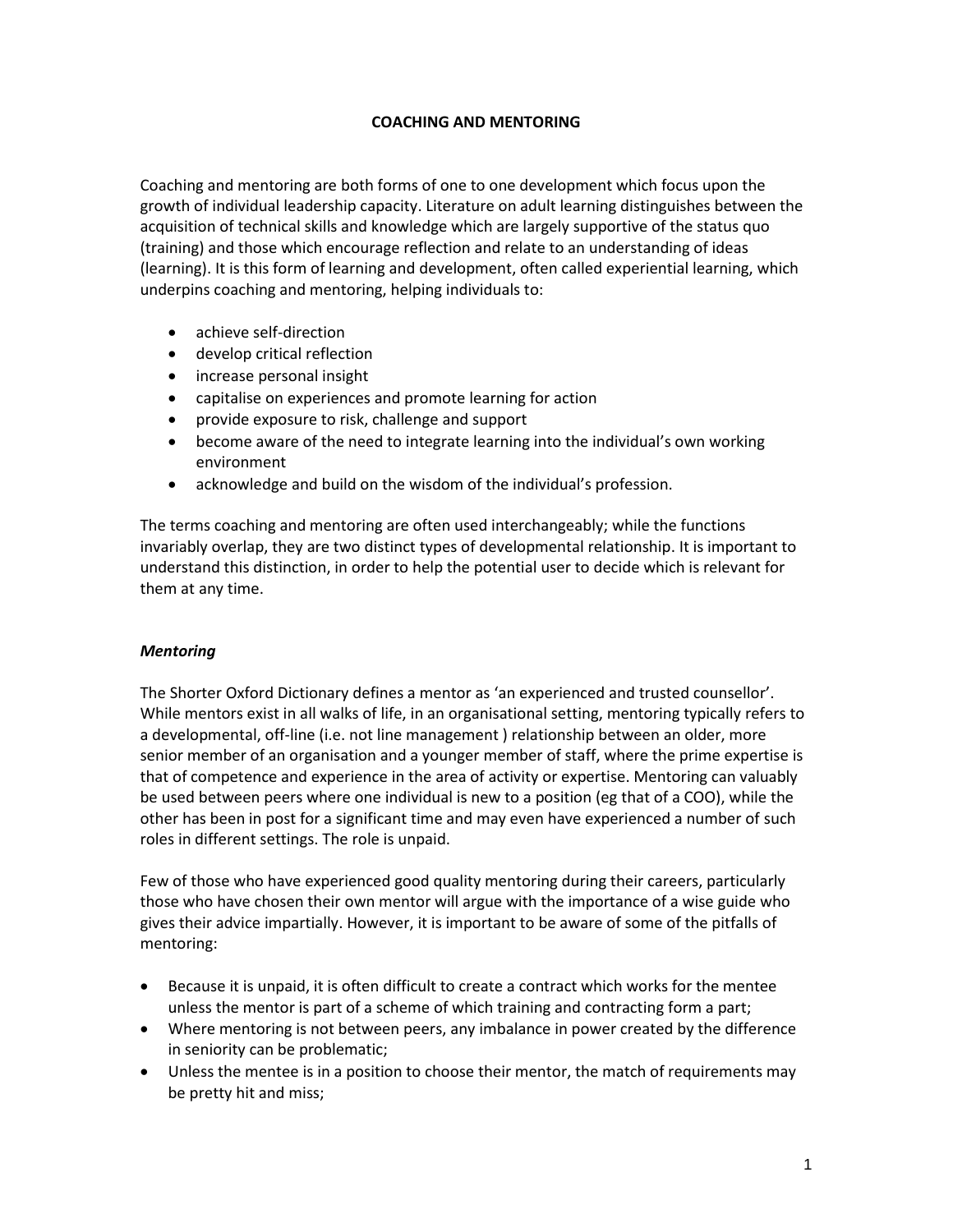- Mentoring can get mixed up with organisational sponsorship and on occasion becomes perverted into political games playing;
- Unless part of a scheme, it is extremely difficult to quality assure.

David Clutterbuck, a respected author and practitioner in the field of mentoring, defines the activity as 'off-line help from one person to another in making significant transitions in knowledge, work or thinking'. To achieve this successfully, demands not only self-awareness and high level skills but also good development for the mentor. It is this which is often neglected in setting up mentoring schemes with the resulting risk of failure in the establishment of productive relationships and disappointment on both sides. Not everyone makes a good mentor.

# *Coaching*

Coaching can be described most simply as a one-to-one helping relationship provided by an individual who is usually external to the organisation or type of organisation of the individual being coached. It focuses upon the improvement of the individual's work performance and, at its best, it aims to achieve client self determination and autonomy. It is typically, but not always, a paid service.

There are many forms of coaching and increasingly coaches aim to differentiate their services by the use of descriptive terminology, such as:

Executive coaching: Usually offered by those who have a track record in professional and executive roles, 'executive' coaching focuses upon 'high flyers' and those working at the most senior levels in organisations. It is centred on developing high performing leaders and focuses on both technical issues and psychological considerations. Kilburg (1996) defined executive coaching as: 'a helping relationship between a client who has managerial authority… in an organisation and a consultant who uses a wide variety of behavioural techniques and methods to help the client achieve a mutually identified set of goals… within a formally defined coaching agreement'.

Performance coaching: Specifically geared to performance enhancement, this form of coaching derives in part from business and sports psychology.

Skills coaching:This focuses on the specific skills required to perform effectively in a role.

Personal or 'life' coaching: This approach involves working with individuals to achieve their personal aspirations.

In practice, the highly skilled coach will not observe these somewhat simplistic distinctions rigorously, but will move across the boundaries which the above descriptions imply. A helpful way of distinguishing between different types of coaching is to consider the activity in terms of its focus and approach: